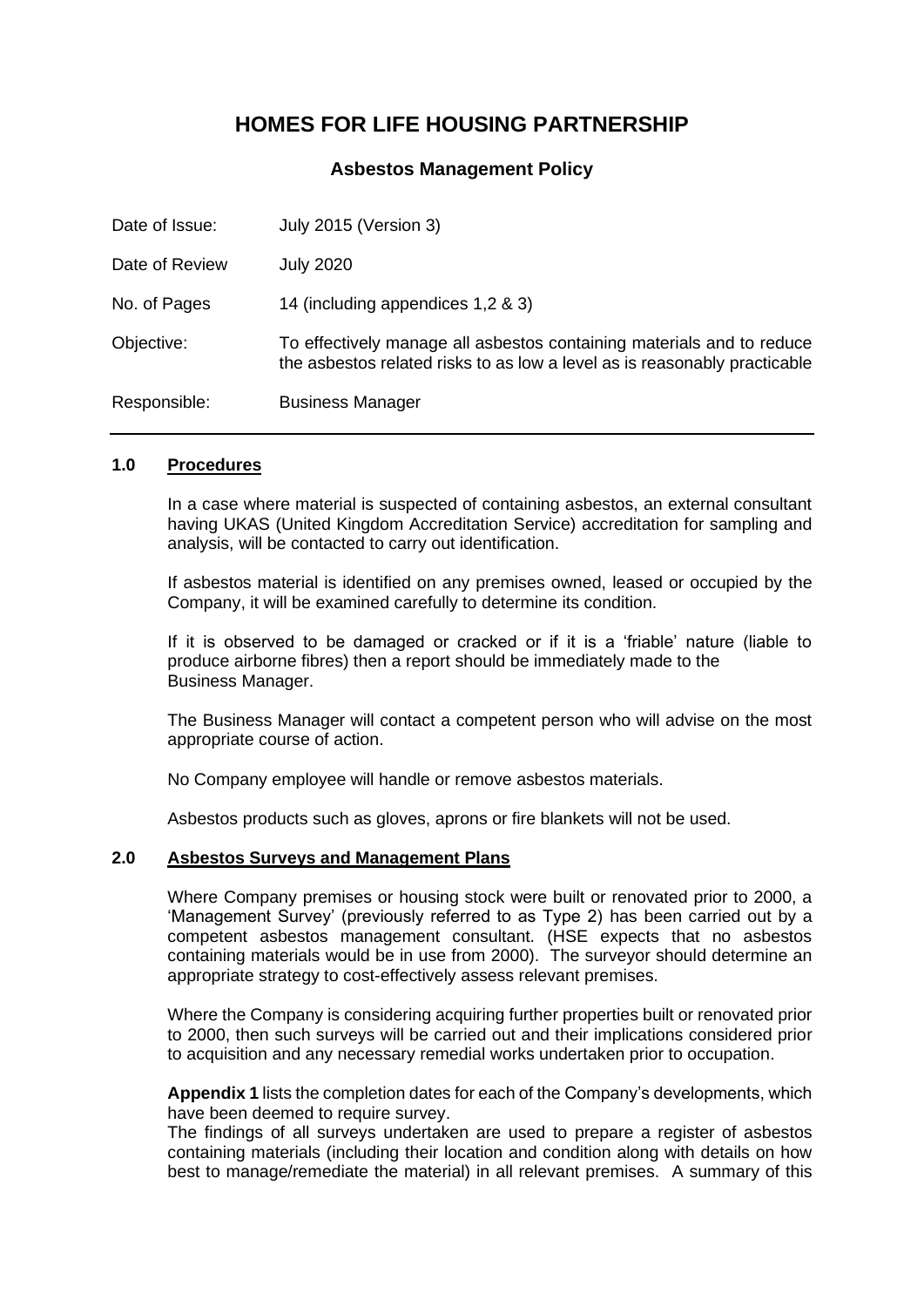Asbestos Register is appended as **Appendix 2**.

An Asbestos Management Plan is developed and implemented, to ensure that all asbestos containing materials are properly managed. This includes procedures for inspecting materials and carrying out remedial works where necessary. This 'Asbestos Management Plan' is appended as **Appendix 3.**

The Corporate Services Officer will be designated 'Asbestos Co-ordinator' and will be responsible for maintaining registers, providing information to contractors etc.

All contractors whose work could foreseeably damage asbestos containing materials will be informed before the start of site works of the presence and type of asbestos containing materials.

## **3.0 Maintenance/Refurbishment/Demolition/Repair Works**

Prior to any work being carried out on the fabric of buildings, the asbestos register will be interrogated to determine whether asbestos may be encountered and appropriate precautions (including the use of HSE licensed contractors where necessary) will be taken. Where the works are likely you disturb material not included in the registers (e.g. behind wall panels, within voids, etc), the next point applies.

Prior to any refurbishment, demolition or repair works on building fabric which is not known to be asbestos free, a competent asbestos management consultant will be commissioned to carry out a 'Refurbishment and Demolition Survey' asbestos survey of the area to be worked upon (i.e. intrusive and previously referred to as 'Type 3'). Appropriate precautions (including the use of HSE licensed contractors where necessary) will then be taken.

## **4.0 Work with Asbestos Material**

Most work likely to disturb or remove asbestos must be carried out by an HSE licensed asbestos removal contractor and notified to the HSE 14 days prior to commencement. However, the Control of Asbestos Regulations 2012 do allow work with certain lower risk asbestos containing materials (e.g. asbestos cement and asbestos textured coatings) to be carried out by non-licensed personnel and without notification to the HSE. Advice will be sought from a competent UKAS accredited asbestos management consultancy prior to any works being carried out on asbestos containing materials.

Where work does not require to be carried out by licensed contractors and does not require notification to the HSE, it will, nevertheless, be undertaken in safe manner, by appropriately trained personnel, reducing the generation of airborne dusts to as low a level as is reasonably practicable. All method statement and risk assessments for such work will be screened by a competent person prior to work commencing.

Where licensed contractors are required to carry out asbestos works, the following documentation will be requested from the contractor prior to commissioning, and copies kept in the job file:

- Current asbestos licence (issued by the HSE)
- Insurance certificate indicating the insured is covered for asbestos work
- Representative sample of medical examination certificates of all personnel who will work on the job. These should be carried out by *Employment Medical*